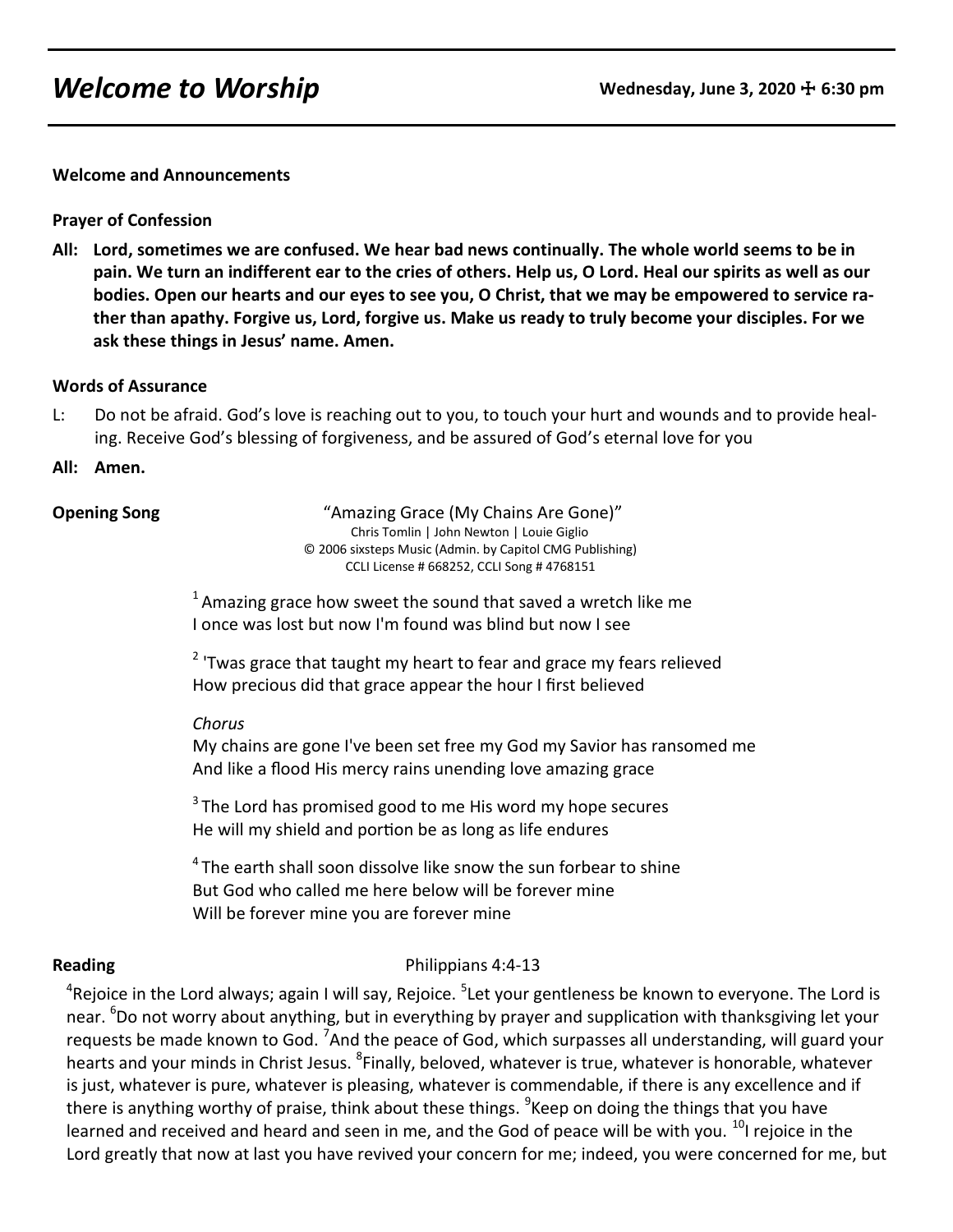had no opportunity to show it. <sup>11</sup>Not that I am referring to being in need; for I have learned to be content with whatever I have. <sup>12</sup>I know what it is to have little, and I know what it is to have plenty. In any and all circumstances I have learned the secret of being well-fed and of going hungry, of having plenty and of being in need.  $^{13}$ I can do all things through him who strengthens me.

**Message** Pastor Karna Moskalik

### **Offering**

 *Give by check, text (833-970-0714), online or mobile app — See DONATE on website: www.oslcstillwater.org*

### **Prayers**

### **Words of Institution**

### **Lord's Prayer**

**Our Father, who art in heaven, hallowed be thy name, thy kingdom come, thy will be done, on earth as it is in heaven. Give us this day our daily bread; and forgive us our trespasses, as we forgive those who trespass against us; and lead us not into temptation, but deliver us from evil. For thine is the kingdom, and the power, and the glory, forever and ever. Amen.** 

### **Holy Communion**

### **Closing Song** "O Come To The Altar"

Chris Brown | Mack Brock | Steven Furtick | Wade Joye © 2015 Music by Elevation Worship Publishing (Admin. by Essential Music Publishing LLC) CCLI License #668252, CCLI Song #7051511

 $1$ Are vou hurting and broken within overwhelmed by the weight of your sin Jesus is calling have you come to the end of yourself Do you thirst for a drink from the well Jesus is calling

#### *Chorus*

O come to the altar the Father's arms are open wide Forgiveness was bought with the precious blood of Jesus Christ

 $2$  Leave behind your regrets and mistakes come today there's no reason to wait Jesus is calling bring your sorrows and trade them for joy From the ashes a new life is born Jesus is calling

### *Bridge*

Oh what a Savior Isn't he wonderful Sing alleluia Christ is risen bow down before him For he is Lord of all sing alleluia Christ is risen

 $3$  Bear your cross as you wait for the crown Tell the world of the treasure you've found